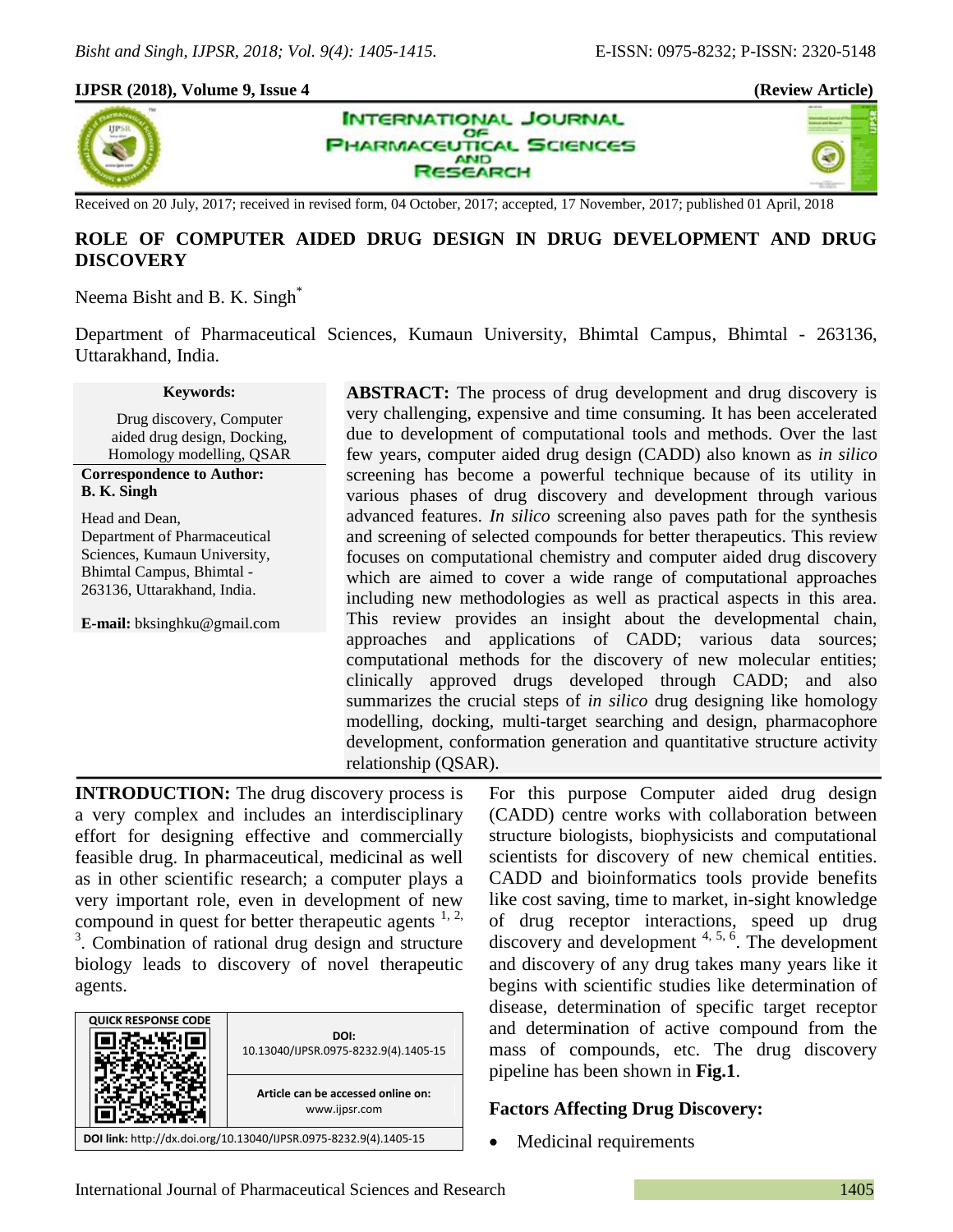- Screening facilities
- Drug development facilities
- Expenses of drug development process

There are various parameters which have to be considered in designing of drugs; drug should be:

- Safe and effective
- Bioavailable
- Metabolically stable
- Minimal side effects
- Selective target tissue distribution  $7, 8$ .

Computational power by taking together with advanced analytical techniques like X-ray crystallography, NMR, *etc*. have improved application of CADD in the field of pharmaceutical

industries like numerous of approved drugs that credited their discovery in large part to the tools of CADD were reported, such as: angiotensinconverting enzyme (ACE) inhibitor captopril for the treatment of hypertension  $9, 10, 10$  Carbonic anhydrase inhibitor dorzolamide for the treatment of cystoid macular edema  $11, 12$ , renin inhibitor aliskiren, which is used for essential hypertension  $13, 14, 15$ , Human immunodeficiency virus (HIV) protease inhibitors saquinavir, ritonavir and indinavir for the treatment of  $\overline{H}$ IV  $^{16, 17, 18}$ .



**FIG. 1: FLOW DIAGRAM OF DRUG DISCOVERY PIPELINE**

Computational methods are based on the fact that any compound which is pharmacologically active acts through interaction with targets like proteins and nucleic acids. Major factors are molecular surface, electrostatic force, hydrophobic interaction and hydrogen bond formation which govern such type of molecular interactions between drug and receptor. These are only factors which are considered at the time of analysis and prediction of interaction between two molecules. CADD designs any product in a documented way and facilitates the process of manufacturing. The compounds

which have to be tested can be from various natural sources like plants, animals, microorganisms and also synthetic. After testing; test compound can be accepted or rejected according to result like absence/presence of toxicity or carcinogenicity, synthesis is complex, insufficient efficiency, *etc*.

## **Applications of CADD:**

**CADD Methods are Used for:** Target structure analysis (possible binding site detection), candidate molecule generation, docking of generated molecules with target, give them rank according to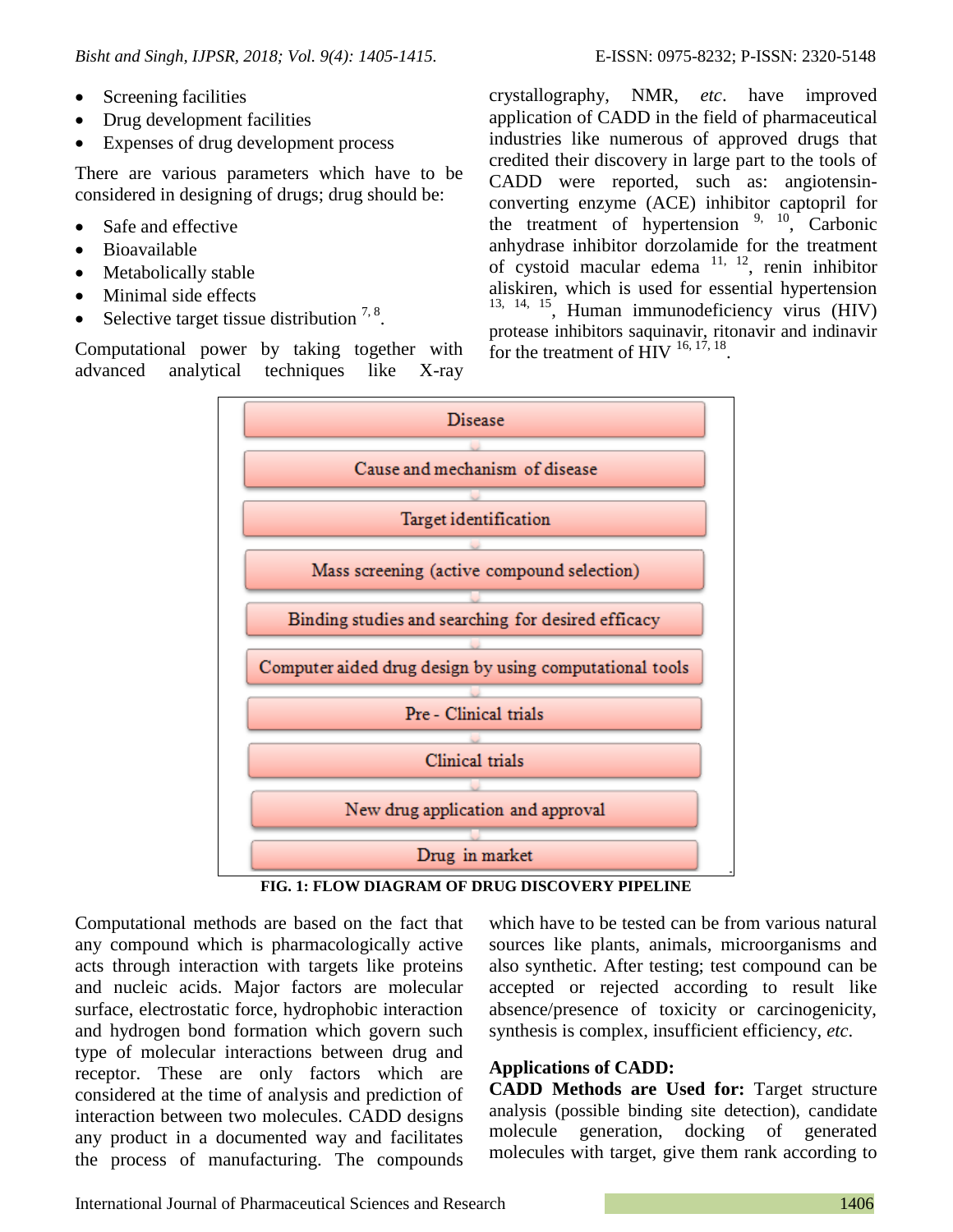bio affinities and optimization of molecules for further improvement  $19, 20$ . CADD applied in the field of Research and development, target identification validation and preclinical study (Pharmacokinetic; ADMET prediction). By using technologies like the automation in which high throughput screening offers leads to drug discovery

more fast in it millions of compound could be synthesized as soon as possible  $21, 22$ . It takes approximately 7 - 12 years and \$ 1.2 billion for new drug to the market and also approx. Five out of 40,000 reach to a stage of preclinical testing, finally 1 out of 5 reach to clinical trials <sup>23</sup> . Success rates of molecules have been shown in **Fig. 2**.



**FIG. 2: SUCCESS RATES OF CANDIDATE MOLECULES IN CLINICAL TRIALS <sup>24</sup>** (One out of five candidate molecules reach into the market)

Lipinski's Rules provide an approach for selecting compounds that can qualify for properties of drugs  $25, 26$ . CADD hastens as well as increases the number of drug discovery process and development by aiding in and providing experimental data derived from various experiments through different databases. A better balance between computational chemistry and experimental area will promote better flow of information between the two spheres  $27, 28$ .

## *In silico* **Drug Discovery Process Consists of 3 Stages:**

**Stage 1:** Identification of therapeutic target and

generation of small compounds library for the testing and screening against the target molecule.

**Stage 2:** Interaction testing of selected hits by docking at the binding sites.

**Stage 3:** Subjection of selected compounds to pharmacokinetic studies and the compound that passes the pharmacokinetic parameters is used as a lead compound  $29$ .

# **Approaches Used in Rational Drug Design:**

**A)** Known 3-D structure of protein



**FIG. 3: APPROACH OF DRUG DESIGN WITH KNOWN TARGET**

International Journal of Pharmaceutical Sciences and Research 1407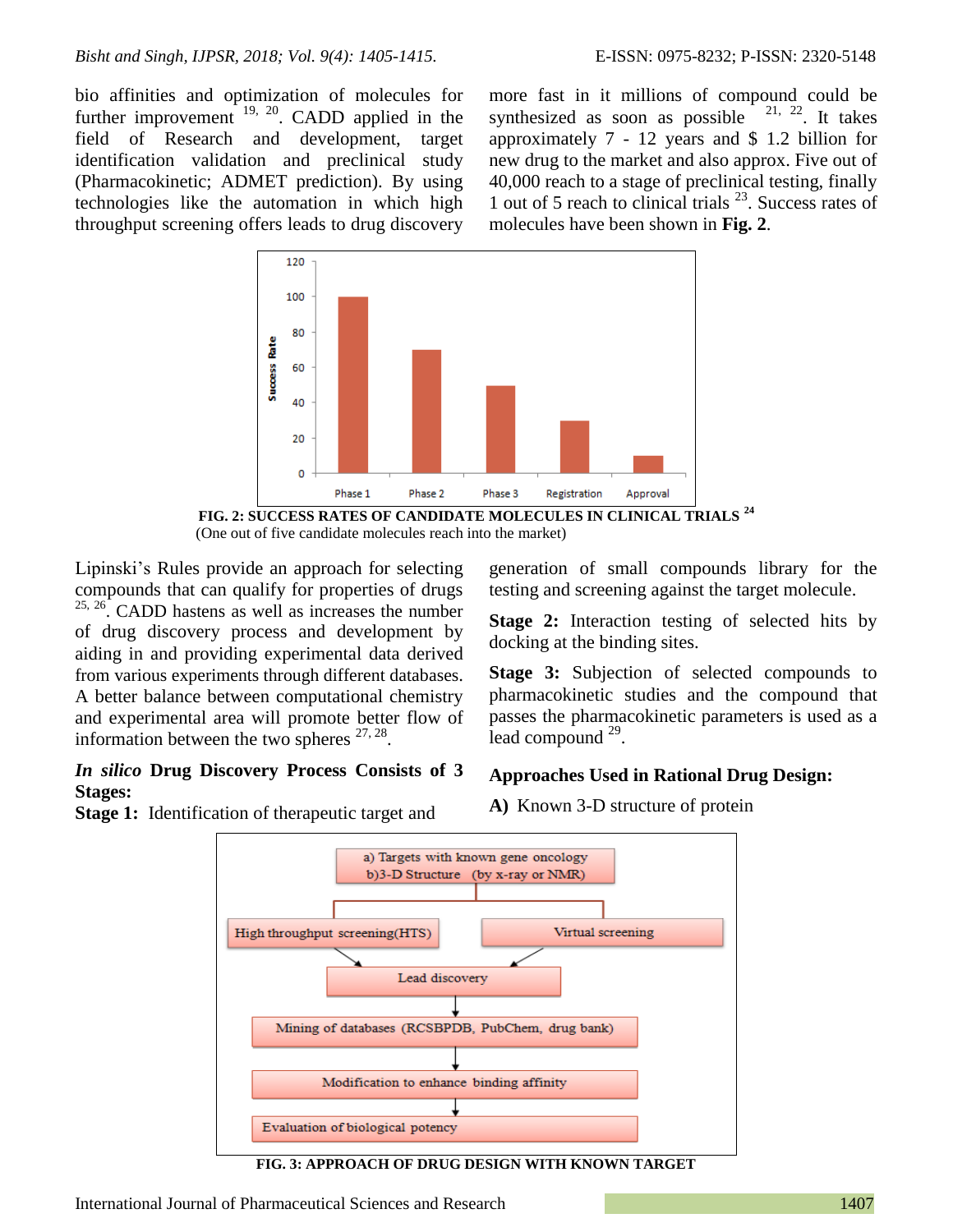



**FIG. 4: APPROACH OF DRUG DESIGN WITH UNKNOWN TARGET**

After the above two approaches those have been shown in **(Fig. 3)** and **(Fig. 4),** following properties are required to be checked for the examination of drug like properties in compound**:**

- Examination of QSAR, potency, docking and scoring, multi - regression analysis.
- Reactivity evaluation like nucleophilic, electrophilic and radial attack.
- Evaluation of *in-vivo* experiments, bioinformatics analysis, *etc*.
- Preclinical evaluation  $30, 31, 32$ .

**Significance of CADD in Drug Discovery and Development:** CADD searches target based new compounds through hits screening and combinatorial chemistry than traditional methods, thus it increases the filtration of many compounds in a short time. CADD gives predictions about possible derivatives for improving the activity, as well as therapeutic activity on molecular basis. It is useful for following purposes:

 Filtration of large compound libraries into smaller compounds sets of predicted activity those could be further tested experimentally.

- Gives information about optimization of lead compounds, whether to increase bio affinity and pharmacokinetic properties like absorption, distribution, metabolism, excretion (ADME) as well as toxicity knowledge.
- Designing of novel compounds containing one functional group in a chemical compound or new chemo types by joining different fragments <sup>33</sup>.

**Prediction and Analysis of Protein Structure Through CADD:** *In silico* studies also helps in protein modelling (3-D - protein models) for active sites residues identification. Prediction of protein structure is done *via* various methods like 'Homology modelling' and 'ab-initio' methods. Homology modelling works through similarities in sequences of unknown structure of to that of known structure (present in databases) of target. Steps involves in homology modelling.

- Selection of template and fold assignment.
- Alignment between the sequence of target and structure of template.
- Building of 3-D model.
- Modelling of loop regions.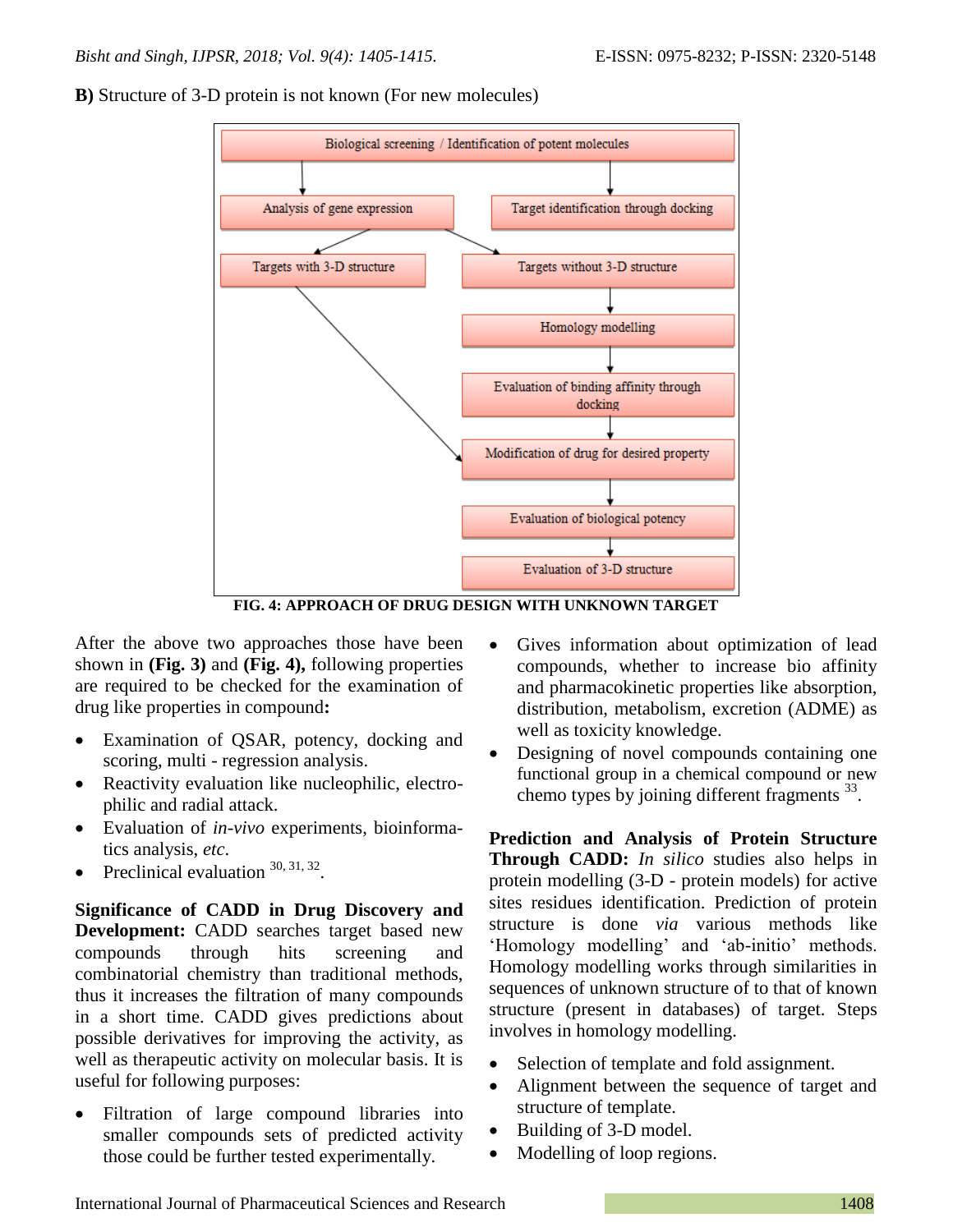- Modelling of side chain.
- Model evaluation.

The 'ab-initio' method is used if there is lower identification of sequences  $\left( \langle 25\% \rangle \right)$  with the structure of template <sup>34</sup>.

Applications are:

- Study of effect related to mutation  $35,36$
- $\bullet$  Identification of active binding sites  $37,38$
- Searching of ligands for detected binding sites (Mining of database) 39, 40, <sup>41</sup>
- Modelling of substrate  $42, 43$
- Predicting the antigenic epitopes<sup> $44, 45$ </sup>
- Protein-protein docking simulations<sup>46, 47</sup>
- Replacing of molecules in X-ray structures 48, 49
- Rationalizing of known experimental observations 50, <sup>51</sup>
- Planning of new computational experiments with new provided models  $52, 53, 54$ .

**Drug - Receptor Interaction Analysis Through CADD:** Experimental work, analysis and computer simulation used for information of drug- receptor interaction and finding a new active compound. They all work together, as analysis needed information of 3-D structure of molecules involved. After acquiring knowledge of bio molecular structure bio molecular docking is performed; which involves confirmation and orientation 'pose' of small molecule (ligand) in the cavity (active site) of target protein. Schematic diagram of molecular docking has been shown in **Fig. 5**.



These are the following types could be:

- Protein docking: Most of the computer studies needed protein which is involve in docking because majority of structures are known.
- Protein protein docking: In this, two proteins bodies are assumed as two rigid solid bodies also with the help of geometric surface models and data structures binding mode is selected.
- Protein ligand docking: It gives accurately analysis about molecular interaction. Here

complementary contact surfaces are smaller than protein-protein docking. Small ligand adapt surface of receptor and fit into complementary site (ligand should be flexible molecule).

 Other important phenomenon than structure flexibility: Presence of single water molecules between ligand molecule and protein molecule leads to complex formation and plays an important role <sup>57, 58, 59</sup>.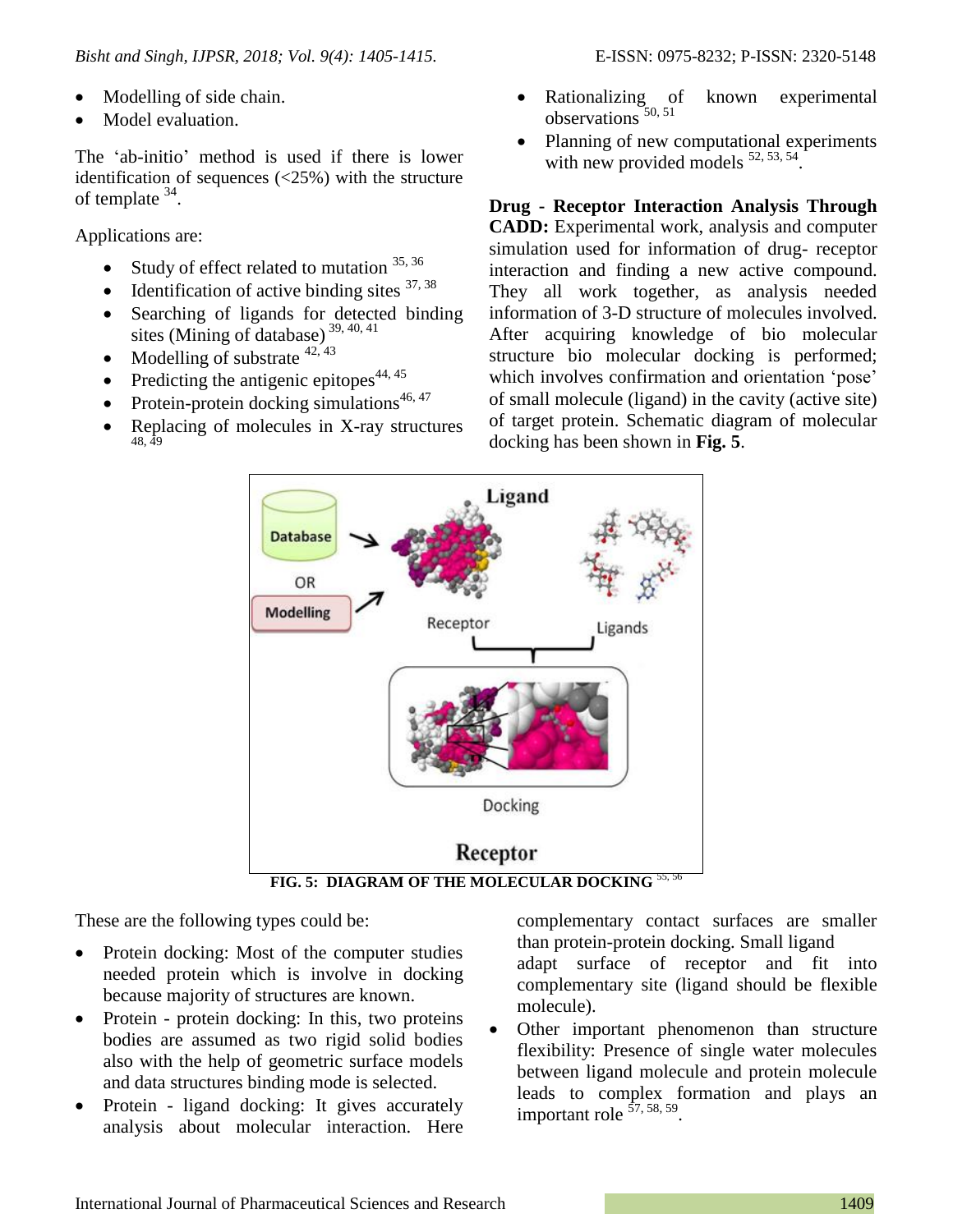**Multi-target Drug Searching and Designing Through CADD:** The CADD technique is very useful in; searching drugs against multiple targets could be performed in which various hits are generated against multiple targets. In which the true- hits rates should be high than comparison to false- hits rates against of targets because it is needed in searching of multi-target searching for enrichment  $^{60, 61, 62}$ .

**Pharmacophore Development Through CADD:** Pharmacophore is defined as the three-dimensional

arrangement of chemical functional groups which is responsible of biological activity. Now a days pharmacophore model (has been shown in **Fig. 6**) development has become an important part of drug discovery, design, optimization and development <sup>63,</sup> 64 . Through the CADD, screening of Pharmacophore is performed which contains different scaffold containing compound but contains similar 3-D functional group arrangement <sup>65, 66</sup>. Pharmacophore methods find different types of compounds having common arrangement. Before using generated pharmacophore it should be validated with external data. If any suitable pharmacophore formed, virtual screening fastens  $67, 68$ .



FIG. 6: EXAMPLE OF PHARMACOPHORE MODEL<sup>69</sup>

A pharmacophore gives good knowledge about molecular interactions of various compounds to their target structure and these features are complimentary to each other in 3-D space. Pharmacophore could be more better though combination with shape and volumes for proper fitting into the site of the receptor because wrong shape prevents fitting of compound into the  $receptor^{23}$ .

**Quantitative Structure Activity Relationship (QSAR) Studies Through CADD:** For many cases in which structural based approaches are not applicable because of absence of target macromolecule structure information, in those cases QSAR approach is used  $^{70, 71}$ .

QSAR gives information about relationship between chemical structure and biological activity in the form of a mathematical expression. The main advantages of QSAR method is to identification of properties of novel chemical compounds in which there is no need of synthesis and testing of them. Studies also relate all of them like structural descriptor of compounds, physiological properties and biological activities  $^{72}$ .

**Conformation Generation Through CADD:** One of the important aspects of drug design and development is that generation of conformation of small compound because it governs the physical and biological properties. It is necessary that conformer should have reasonable energy and good binding property in relation to a particular target. Cyndi is a highly efficient method of conformation generation.

It is based upon MOEA *i.e*. multi-objective evolution algorithm. Through using MOEA, Cyndi searches the conformational space in constant time, also controls geometric diversity as well as energy accessibility. Another one is Macro Model integrated in MaestroV7.5 (Schrodinger Inc.) which is different from Cyndi in terms of sampling depth of conformational space and the conformational cost  $^{73}$ ,  $^{74}$ . Some examples of conformational search algorithms have been shown in **Table 1**.

| <b>EARCH ALGORITHMS</b> <sup>15 - 110</sup> |                        |
|---------------------------------------------|------------------------|
| <b>Systematic Search</b>                    | <b>Random Search</b>   |
| <b>FRED</b>                                 | <b>Auto Dock</b>       |
| <b>DOCK</b>                                 | <b>GOLD</b>            |
| <b>GLIDE</b>                                | CDocker                |
| <b>EUDOC</b>                                | <b>Mol Dock</b>        |
| <b>FLOG</b>                                 | Ligand Fit             |
| <b>SLIDE</b>                                | <b>PLANTS</b>          |
| <b>ADAM</b>                                 | Molegro Virtual Docker |
| Flex X                                      | <b>ICM</b>             |
| eHiTS                                       | EADock                 |

**TABLE 1: EXAMPLES OF CONFORMATIONAL SEARCH ALGORITHMS** <sup>75</sup> - <sup>110</sup>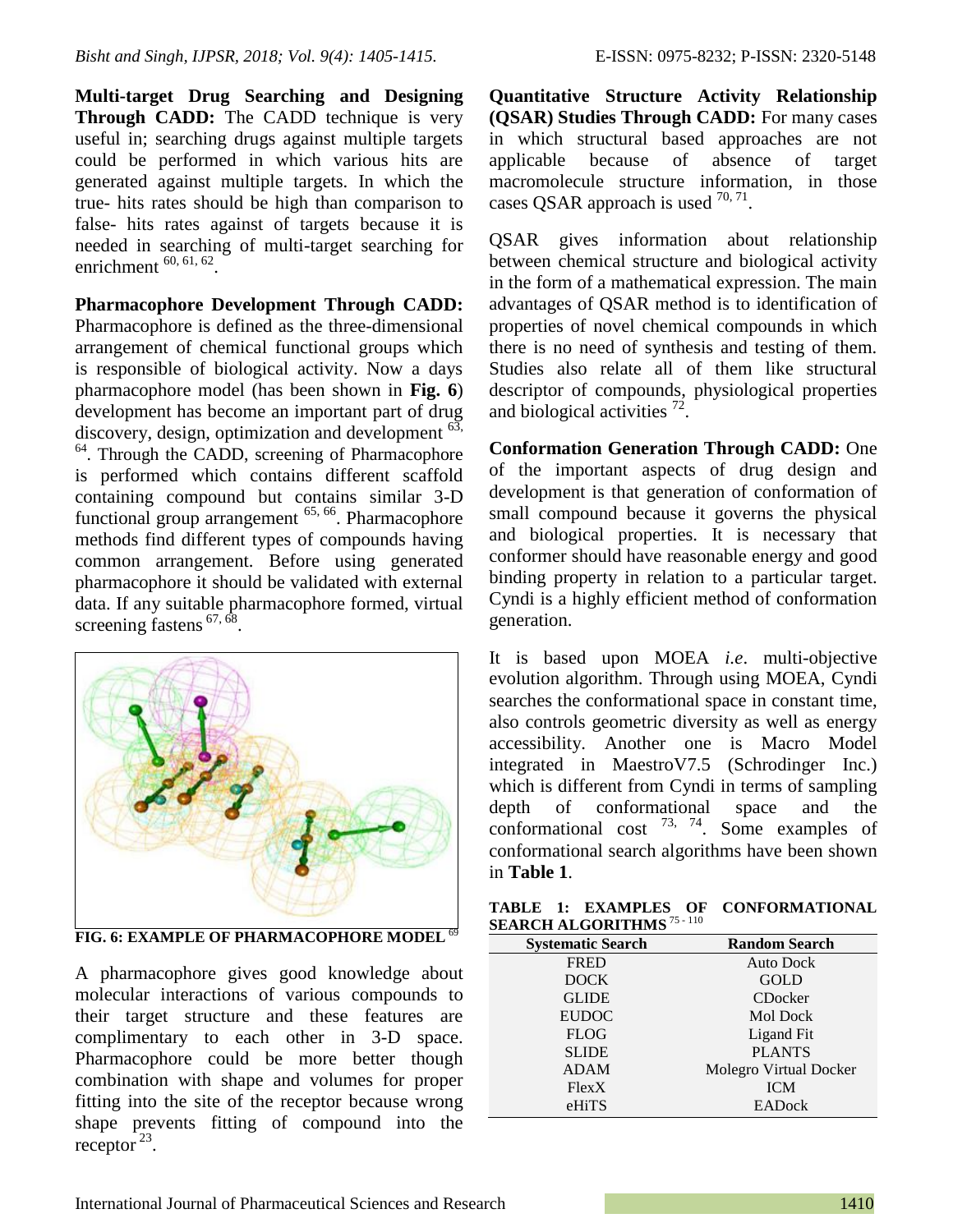**Clinically Approved Drug Discovered Through CADD Approaches:** Some examples of clinically approved drugs with year of approval and therapeutic actions developed through CADD approaches have been shown in **Table 2**.

| TABLE 2: LIST OF SOME CLINICALLY APPROVED DRUG DISCOVEREDTHOUGH CADD APPROACHES 11, 16, 111 - 121 |
|---------------------------------------------------------------------------------------------------|
|---------------------------------------------------------------------------------------------------|

| Drug           | Year of approval          | Therapeutic action                           |
|----------------|---------------------------|----------------------------------------------|
| Captopril      | 1981                      | Antihypertensive                             |
| Saquinavir     | 1995                      | Human immunodeficiency Virus (HIV) inhibitor |
| Dorzolamide    | 1995                      | Carbonic anhydrase inhibitor                 |
| Indinavir      | 1996                      | Human immunodeficiency Virus (HIV) inhibitor |
| Ritonavir      | 1996                      | Human immunodeficiency Virus (HIV) inhibitor |
| Triofiban      | 1998                      | Fibrinogen antagonist                        |
| Zanamivir      | 1999                      | Neuraminidase inhibitor                      |
| Oseltamivir    | 1999                      | Active against influenza A and B viruses.    |
| Raltegravir    | 2007                      | Human immunodeficiency Virus (HIV) inhibitor |
| Aliskiren      | 2007                      | Human renin inhibitor                        |
| <b>TMI-005</b> | Phase II clinical trials  | In Rheumatoid arthritis                      |
| LY-517717      | Phase II clinical trials  | Serine protease Inhibitor                    |
| Boceprevir     | Phase III clinical trials | Hepatitis C virus (HCV) inhibitor            |
| Nolatrexed     | Phase III clinical trials | In Liver cancer                              |
| NVP-AUY922     | Phase I clinical trials   | Inhibitor for HSP90                          |

Drug development and drug discovery needs different databases and tools which are the necessary parts in drug design. Different tools and

databases which are employed in drug development and drug design have been shown in **Table 3**.

| TABLE 3: DIFFERENT TOOLS AND DATABASES EMPLOYED IN DRUG DESIGN PROCESS <sup>122-128</sup> |  |  |
|-------------------------------------------------------------------------------------------|--|--|
|-------------------------------------------------------------------------------------------|--|--|

| <b>Tool</b>      | <b>Brief description with uses</b>                                                              |
|------------------|-------------------------------------------------------------------------------------------------|
| <b>BLAST</b>     | Basic local alignment search tool; used for sequencing of DNA and protein                       |
| RasMol           | Raster molecule tool; used for molecular visualization of RNA/DNA and protein                   |
| Discovery studio | Software; used for modelling and simulation                                                     |
| Pub Med          | Free search engine; used for searching matter related to medical and life sciences              |
| PDB              | Protein data bank; used to collect information related to macromolecule                         |
| Chem Draw        | Part of the Chem office programs; used to draw chemical molecule                                |
| Marvin Sketch    | Advanced chemical editor; used to draw chemical structures and reactions                        |
| PubChem          | Database; used to collect information about structure and physiochemical properties of chemical |
|                  | compound.                                                                                       |
| Auto Dock        | Software; used for molecular docking                                                            |

**CONCLUSION:** The success stories of CADD in drug discovery in past few years demonstrated the utility in the process of drug development. CADD gives valuable information about target molecules, lead compounds, screening and optimization. The latest advancements like QSAR, combinatorial chemistry, different databases and available new software tools provide a basis for designing of ligands and inhibitors that require specificity. Different approaches, stages of designing, docking, pharmacophore modelling, homology modelling are the backbone of the CADD process. The utility of computational chemistry is also for understanding the three-dimensional aspects of drug - receptor interaction on the molecular basis and access the medicinal chemistry in designing of new therapeutic agents. CADD provides information

about the chemistry of the chemical entities which is basically inaccessible through laboratory experiments, reducing cost and labour. Certainly, CADD will improve quality of research in near future and facilitate the development of numerous drugs.

**ACKNOWLEDGEMENT:** The authors are very thankful to Dr. Anita Singh (Senior Assistant professor), Dr. Archana Negi Sah (Senior Assistant professor), Dr. Laxman Singh Rautela (Senior Technical assistant), Ms. Sweta Bawari (PhD Scholar), Dr. Avinash Mishra, Ms. Payal Rawat for their valuable guidance and suggestions.

## **CONFLICT OF INTEREST:** Nil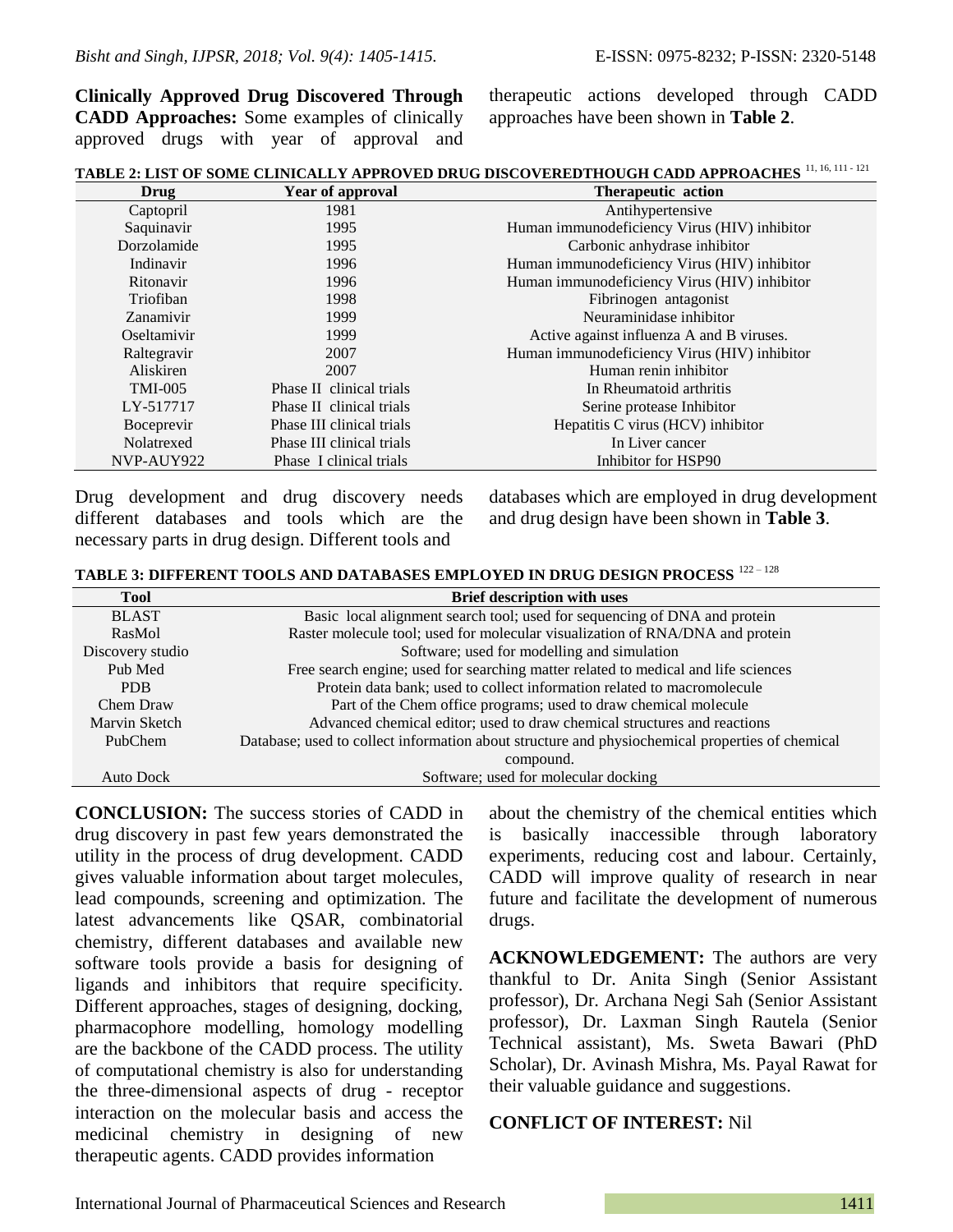### **REFERENCES:**

- 1. Joseph TL, Namasivayam V, Poongavanam V and Kannan S: *In silico* approaches for drug discovery and development. Bentham Science Publishers 2017; 3: 3-74.
- 2. Gilda HL, Hugo OV and Ibon A: Strategies for indirect computer aided drug design. Pharmaceutical research 2013; 10(4): 475- 486.
- 3. Luu, KT, Kraynov E, Kuang B, Vicini P and Zhong WZ: Modelling, simulation, and translation framework for the preclinical development of monoclonal antibodies. AAPS J. 2013; 15: 551-558.
- 4. Dutta S and Sachan K: Computer aided drug design a new approach in drug design and discovery. International Journal of Pharmaceutical Sciences Review and Research 2010; 4(3): 146-151.
- 5. Zhong WZ and Zhou SF: Molecular science for drug development and biomedicine. Int. J. Mol. Sci. 2014; 15: 20072-20078.
- 6. Xiao X, Min JL, Lin WZ and Liu Z: Drug target: predicting the interactions between drug compounds and target proteins in cellular networking *via* the benchmark dataset optimization approach. J. Biomol. Struct. Dyn. 2015; 33: 2221-2233.
- 7. Baldi A: Computational approaches for drug design and discovery: An overview. Drug Design and Discovery 2010; 1: 99-105.
- 8. Zhou SF and Zhong WZ: drug design and discovery: principles and applications. Molecules 2017; 22(2): 279.
- 9. Talele TT, Khedkar SA and Rigby AC: Successful applications of computer aided drug discovery: moving drugs from concept to the clinic. Current Topics in Medicinal Chemistry 2010; 10(1): 127-141.
- 10. Chang CH, Lin JW, Caffrey JL, Wu LC and Lai MS: Different angiotensin - converting enzyme inhibitors and the associations with overall and cause-specific mortalities in patients with hypertension. American Journal of Hypertension 2014; 28(6):823-830.
- 11. Vijayakrishnan R: Structure based drug design and modern medicine. Journal of Postgraduate Medicine 2012; 55(4): 301-304.
- 12. Coussa RG and Kapusta MA: Treatment of cystic cavities in X-linked juvenile retinoschisis: The first sequential cross-over treatment regimen with dorzolamide. American Journal of Ophthalmology Case Reports 2017; 1(8):1-3.
- 13. Gradman AH, Schmieder RE, Lins RL, Nussberger J, Chiang Y and Bedigian MP: Aliskiren, a novel orally effective renin inhibitor, provides dose-dependent antihypertensive efficacy and placebo-like tolerability in hypertensive patients. Circulation 2015; 111(8): 1012-1018.
- 14. Jadhav M, Yeola C, Zope G and Nabar A: Aliskiren, the first direct renin inhibitor for treatment of hypertension: the path of its development. Journal of Postgraduate Medicine 2012; 58(1): 32.
- 15. Liu Y, Chen K, Kou X, Han Y, Zhou L and Zeng C: Aliskiren and amlodipine in the management of essential hypertension: meta-analysis of randomized controlled trials. PloS One 2013; 8(7): 70111.
- 16. VanDrie JH: Computer-aided drug design: the next 20 years. Journal of Computer - Aided Molecular Design 2007; 21: 591-601.
- 17. Lv Z, Chu Y and Wang Y: HIV protease inhibitors: a review of molecular selectivity and toxicity. HIV/AIDS 2015; 7: 95.
- 18. Mahdi M, Szojka Z, Mótyán JA and Tozsér J: Inhibition profiling of retroviral protease inhibitors using an HIV-2 modular system. Viruses. 2015; 7(12): 6152-6162.
- 19. Hoque I, Chatterjee A, Bhattacharya S and Biswas R: An approach of computer-aided drug design (cadd) tools for *in silico* pharmaceutical drug design and development. International Journal of Advanced Research in Biological Sciences 2017; 4(2): 60-71.
- 20. Das S and Vardhan A: Computer aided drug designing. Int J Med and Dent Sci 2017; 6(1): 1433-1437.
- 21. Tang Y, Zhu W, Chen K and Jiang H: New technologies in computer - aided drug design: toward target identification and new chemical entity discovery. Drug Discovery Today: Technologies 2006; 3(3): 307-313.
- 22. Kumar SC: An insight to drug designing by *in silico* approach in biomedical research. J Pub Health Med Res 2013; 1(2): 63-65.
- 23. Kapetanovic IM: Computer-aided drug discovery and development (CADDD): *In silico* – chemico - biological approach. Chemico - Biological Interactions 2008; 171: 165-176.
- 24. Kola I and Landis J: Can the pharmaceutical industry reduce attrition rates? Nature Reviews Drug Discovery 2014; 3(8): 711-716.
- 25. Meek PJ, Liu ZW, Tian LF, Wang CY, Welsh WJ and Zauhar RJ: Shape signatures: Speeding up drug discovery. Drug Discovery Today 2006; 11: 895-904.
- 26. Mishra SS, Sharma CS, Singh HP, Kumar N and Pandiya H: *In silico* pharmacokinetic and toxicity study of some selected antidepressant drugs. Chemistry Research Journal, 2017; 2(1): 42-45.
- 27. Ooms F: Molecular modelling and computer aided drug design. Examples of their applications in medicinal chemistry. Current Medicinal Chemistry 2000; 7: 141-158.
- 28. Rahman MM, Karim MR, Ahsan MQ, Khalipha ABR, Chowdhury MR and Saifuzzaman M: Use of computer in drug design and drug discovery: a review. International Journal of Pharmaceutical and Life sciences 2012; 1(2): 1- 21.
- 29. Kore PP, Mutha MM, Antre RV, Oswal RJ and Kshirsagar SS: Computer-aided drug design: An innovative tool for modelling. Open Journal of Medicinal Chemistry 2012; 2: 139-148.
- 30. Mandal S, Moudgil M and Mandal SK: Rational drug design. European Journal of Pharmacology 2009; 625: 90- 100.
- 31. OuYang SS, Lu JY, Kong XQ, Liang ZJ, Luo C and Jiang H: Computational drug discovery. Acta Pharmacologica Sinica 2012; 33: 1131-1140.
- 32. Barakat KH, Houghton M, Tyrrel DL and Tuszynski JA: Rational drug design rational drug design: one target, many paths to it. In pharmaceutical sciences: Breakthroughs in Research and Practice 2017: 1144-1174.
- 33. Sliwoski G, Kothiwale S, Meiler J and Lowe EW: Computational methods in drug discovery. Pharmacological reviews 2014; 66: 334-395.
- 34. Khan FI, Wei DQ, Gu KR, Hassan MI and Tabrez S: Current updates on computer aided protein modelling and designing. International Journal of Biological Macromolecules 2016; 85: 48-62.
- 35. Westbrook J, Feng Z, Chen L, Yang H and Berman HM: The protein data bank and structural genomics. Nucleic Acids Research 2003; 31(1): 489-491.
- 36. Martínez TJ: Ab Initio reactive computer aided molecular design. Accounts of Chemical Research. 2017; 50(3): 652- 656.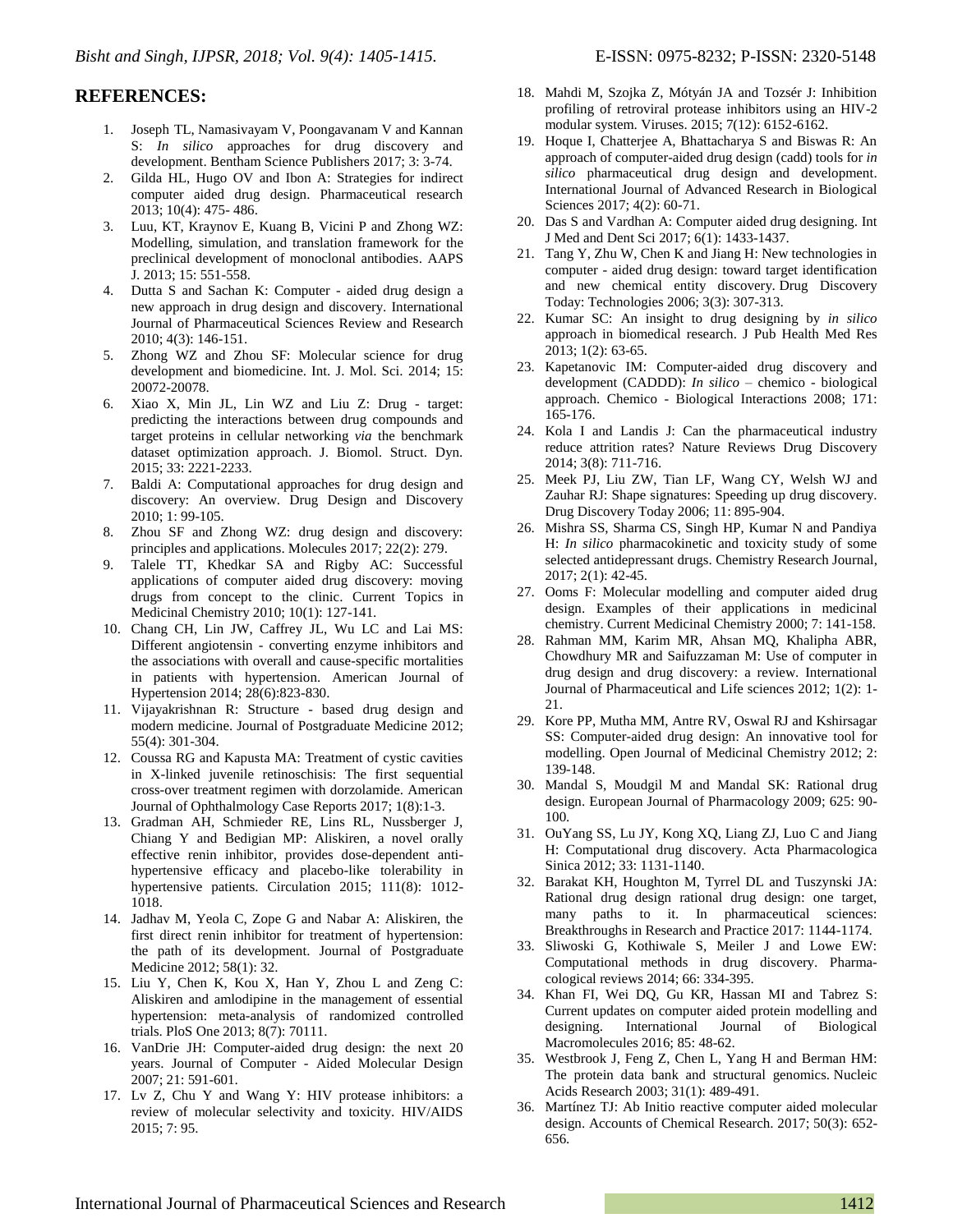- 37. MartiRenom MA, Stuart AC, Fiser A, Sanchez R, Melo F and Sali A: Comparative protein structure modelling of genes and genomes. Annual Review of Biophysics and Bio Molecular Structure 2000; 29(1): 291-325.
- 38. Pfisterer JH, Liang Y, Schneider O and Bandarenka AS: Direct instrumental identification of catalytically active surface sites. Nature. 2017; 549(7670): 74-77.
- 39. Boissel JP, Lee WR, Presnell SR, Cohen FE and Bunn HF: Erythropoietin structure-function relationships. Mutant proteins that test a model of tertiary structure. Journal of Biological Chemistry 2013; 268(21): 15983-15993.
- 40. Rigden DJ: From Protein Structure to Function with Bioinformatics. Springer, Edition 2, 2017.
- 41. Fiser A: Comparative protein structure modelling. In From Protein Structure to Function with Bioinformatics. Springer, Edition 1, 2017.
- 42. Sheng Y, Sali A, Herzog H and Krilis SA: Site-directed mutagenesis of recombinant human  $\sim$  2-glycoprotein i identifies a cluster of lysine residues that are critical for phospholipid binding and anti-cardioslipin antibody activity. Journal of Immunology 2016; 157: 3744-3751.
- 43. Pelkmans L and De Laat B: Antibodies against domain I of β2-glycoprotein I: the one and only? Lupus 2012; 21(7): 769-72.
- 44. Ring CS, Sun E, McKerrow JH, Lee GK, Rosenthal PJ, Kuntz ID and Cohen FE: Structure-based inhibitor design by using protein models for the development of antiparasitic agents. Proceedings of the National Academy of Sciences 1993; 90(8): 3583-3587.
- 45. Codding PW: Structure-based drug design: experimental and computational approaches. Springer Science and Business Media, 2013.
- 46. Xu LZ, Sánchez R, Sali A and Heintz N: Ligand specificity of brain lipid-binding protein. Journal of Biological Chemistry 1996; 271(40): 24711-24719.
- 47. Bernlohr DA and Banaszak L: Lipid binding proteins within molecular and cellular biochemistry. Springer Science and Business Media, 2012.
- 48. Sali A, Matsumoto R, McNeil HP, Karplus M and Stevens RL: Three- dimensional models of four mouse mast cell chymases. Identification of proteoglycan binding regions and protease-specific antigenic epitopes. Journal of Biological Chemistry 2013: 268(12): 9023-9034.
- 49. Akin C: Mastocytosis, an Issue of immunology and allergy clinics, E-Book. Elsevier Health Sciences, 2014.
- 50. Vakser IA: Evaluation of GRAMM low ‐ resolution docking methodology on the hemagglutinin ‐ antibody complex. Proteins: Structure, Function and Bioinformatics 1997; 29: 226-230.
- 51. Ohue M, Matsuzaki Y, Ishida T and Akiyama Y: Improvement of the protein-protein docking prediction by introducing a simple hydrophobic interaction model: An application to interaction pathway analysis. In PRIB 2012; 178-187.
- 52. Howell PL, Almo SC, Parsons MR, Hajdu J and Petsko GA: Structure determination of turkey egg-white lysozyme using Laue diffraction data. Acta Crystallographic Section B: Structural Science 2012; 48(2): 200-207.
- 53. Duke EM and Johnson LN: Macromolecular crystallography at synchrotron radiation sources: current status and future developments. In Proceedings of the Royal Society of London A: Mathematical, Physical and Engineering Sciences 2010; 4-48.
- 54. Johansson LC, Stauch B, Ishchenko A and Cherezov V: A bright future for serial femtosecond crystallography with XFELs. Trends in Biochemical Sciences, 2017.
- 55. Eweas AF, Maghrabi IA and Namarneh AI: Advances in molecular modelling and docking as a tool for modern
- drug discovery. Der PharmaChemica 2014; 6(6): 211-228. 56. Pagadala NS, Syed K and Tuszynski J: Software for molecular docking: a review. Biophysical Reviews 2017: 1-2.
- 57. Manju K, Gunjan P and Anju G: Review on introduction to molecular docking software technique in medicinal chemistry. International Journal of Drug Research and Technology 2017; 2(2): 8.
- 58. Thomas L and Matthias R: Computational methods for bio molecular docking. Current Opinion in Structural Biology 1996; 6: 402-406.
- 59. Mura C and McAnany CE: An introduction to biomolecular simulations and docking. Molecular Simulation. 2014; 40(10-11): 732-764.
- 60. Ma XH, Shi Z, Tan C, Jiang Y, Go ML, Low BC and Chen YZ: *In silico* Approaches to multi-target drug discovery. Pharmaceutical Research 2010; 27(5): 739-749.
- 61. Ambure P and Roy K: CADD modelling of multi-target drugs against alzheimer's disease. Current Drug Targets 2017; 18(5): 522-533.
- 62. Abdolmaleki A, B Ghasemi J and Ghasemi F: Computer aided drug design for multi-target drug design: SAR/QSAR, molecular docking and pharmacophore methods. Current Drug Targets 2017; 18(5): 556-575.
- 63. Guner OF: History and evolution of the pharmacophore concept in computer-aided drug design. Current Topics in Medicinal Chemistry 2012; 2: 1321-1332.
- 64. Krishna S, Shukla S, Lakra AD, Meeran SM and Siddiqi MI: Identification of potent inhibitors of DNA methyltransferase 1 (DNMT1) through a pharmacophore-based virtual screening approach. Journal of Molecular Graphics and Modelling 2017: 25.
- 65. Macalino SJY, Gosu Y, Hong S and Choi S: Role of computer-aided drug design in modern drug discovery. Archives of Pharm. Res.2015; 38(9): 1686-1701.
- 66. Moffat JG, Vincent F, Lee JA, Eder J and Prunotto M: Opportunities and challenges in phenotypic drug discovery: an industry perspective. Nature Reviews Drug Discovery. 2017; 16(8): 202.
- 67. Laeeq S, Sirbaiya AK, Siddiqui HH and Zaidi SMH: An overview of the computer aided drug designing. World Journal of Pharmacy and Pharmaceutical Sciences 2014; 3(5): 963-994.
- 68. Yu W and MacKerell AD: Computer-aided drug design methods. antibiotics: Methods and Protocols 2017: 85-106.
- 69. Yang S: Pharmacophore modelling and applications in drug discovery: challenges and recent advances. Drug Discovery Today 2010; 15: 444-450.
- 70. Jackson RC: Update on computer-aided drug design. Current Opinion in Biotechnology 2012; 6: 646-651.
- 71. Borhani DW and Shaw DE: The future of molecular dynamics simulations in drug discovery. Journal of Computer-Aided Molecular Design. 2012; 26(1): 15-26.
- 72. Abdulfatai U, Uzairu A and Uba S: Quantitative structureactivity relationship and molecular docking studies of a series of quinazolinonyl analogues as inhibitors of gamma amino butyric acid aminotransferase. Journal of Advanced Research 2017; 8: 33- 43.
- 73. Yang SSO, Jun-yan LU, Kong XQ, Liang ZJ, Cheng LUO and Jiang H: Computational drug discoery. Acta Pharmacologica Sinica 2012; 33: 1131-1140.
- 74. Yuan S, Chan HC and Hu Z: Using PyMOL as a platform for computational drug design. Wiley interdisciplinary reviews: Computational Molecular Science 2017; 7(2): 20.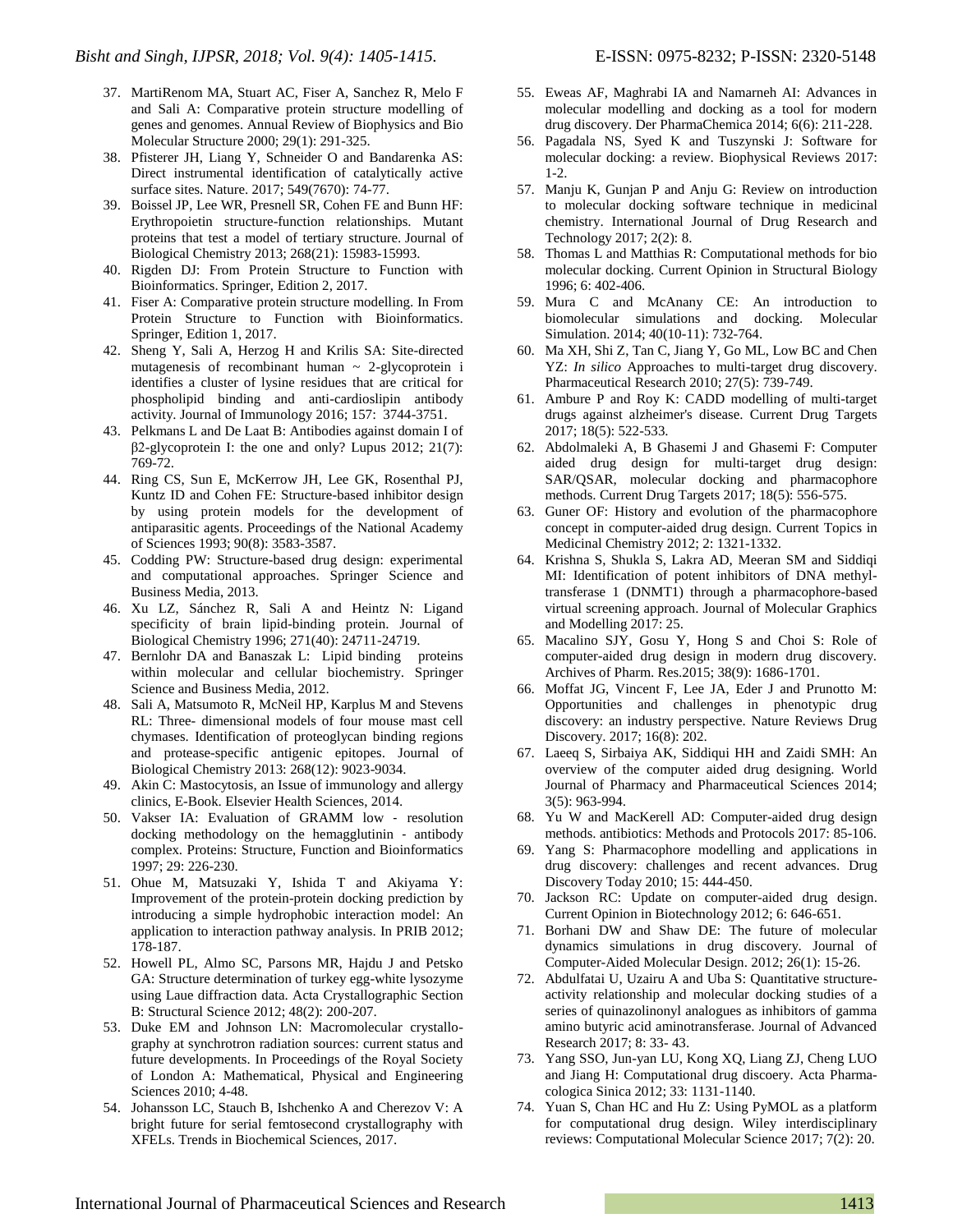- 75. McGann M: FRED and HYBRID docking performance on standardized datasets. Journal of Computer Aided Molecular Design 2012; 26: 897-906.
- 76. Ericksen SS, Wu H, Zhang H, Michael LA, Newton MA, Hoffmann FM and Wildman SA: Machine learning consensus scoring improves performance across targets in structure - based virtual screening. Journal of Chemical Information and Modelling 2017; 57(7): 1579-1590.
- 77. Ewing TJ, Makino S, Skillman AG and Kuntz I D: DOCK 4.0 search strategies for automated molecular docking of flexible molecule databases. Journal of Computer Aided Molecular Design 2012; 15: 411-428.
- 78. Kamarulzaman EE, Vanderesse R, Gazzali AM, Barberi-Heyob M, Boura C, Frochot C, Shawkataly O, Aubry A and Wahab HA: Molecular modelling, synthesis and biological evaluation of peptide inhibitors as antiangiogenic agent targeting neuropilin-1 for anticancer application. Journal of Biomolecular Structure and Dynamics 2017; 35(1):26-45.
- 79. Friesner RA, Banks JL, Murphy RB, Halgren T A, Klicic JJ, Mainz DT, Repasky MP, Knoll EH, Shaw DE and Shelley MG: A new approach for rapid, accurate docking and scoring. Method and assessment of docking accuracy. Journal of Medicinal Chemistry 2004; 47: 1739-1749.
- 80. Pang YP, Perola E, Xu K and Prendergast FG: EUDOC: A computer program for identification of drug interaction sites in macromolecules and drug leads from chemical databases. Journal of Computational Chemistry 2001; 22: 1750-1771.
- 81. Dahan MZ, Sajjansab SH and Zubaidha PK: An overview on docking studies with aldose reductase inhibitors. International Journal of Drug Research and Technology. 2017; 6(5): 8.
- 82. Miller MD, Kearsley SK, Underwood DJ and Sheridan RP: FLOG: A system to select "quasi-flexible" ligands complementary to a receptor of known three-dimensional structure. Journal of Computer Aided Molecular Design 1994; 8: 153-174.
- 83. Pagadala NS, Syed K and Tuszynski J: Software for molecular docking: a review. Biophysical Reviews 2017: 1-2.
- 84. Chen K and Tjandra N: NMR of proteins and small biomolecules. Topics in Current Chemistry 2012; 326: 47- 67.
- 85. Traore S, Allouche D, André I, Schiex T and Barbe S: Deterministic search methods for computational protein design. Computational Protein Design 2017; 107-123.
- 86. Schnecke V and Kuhn LA: Database screening for HIV protease ligands: The influence of binding-site conformation and representation on ligand selectivity. Proc. Int. Conf. Intell. Syst. Mol. Biol. 1999; 242-251.
- 87. Du H, Li J, Cai Y, Zhang H, Liu G, Tang Y and Li W: Computational investigation of ligand binding to the peripheral site in CYP3A4: Conformational dynamics and inhibitor discovery. Journal of Chemical Information and Modelling 2017; 57(3): 616-626.
- 88. Singh W, Karabencheva- Christova TG, Black GW, Ainsley J, Dover L and Christov CZ: Conformational dynamics, ligand binding and effects of mutations in NirE an S-adenosyl-L-methionine dependent methyltransferase. Scientific reports 2016; 6:20107.
- 89. Mizutani MY, Tomioka N and Itai A: Rational automatic search method for stable docking models of protein and ligand. Journal of Molecular Biology 1994; 243: 310-326.
- 90. Liwo A: Computational methods to study the structure and dynamics of biomolecules and bio molecular processes:

From bioinformatics to molecular quantum mechanics. Springer Science and Business Media, 2013.

- 91. Rarey M, Kramer B, Lengauer T and Klebe GA: Fast flexible docking method using an incremental construction algorithm. Journal of Molecular Biology 1996; 261: 470- 489.
- 92. Du X, Li Y, Xia YL, Ai SM, Liang J, Sang P, Ji XL and Liu SQ: Insights into protein - ligand interactions: Mechanisms, models, and methods. International journal of molecular sciences 2016; 17(2): 14.
- 93. Zsoldos Z, Reid D, Simon A, Sadjad SB and Johnson AP: eHiTS: A new fast, exhaustive flexible ligand docking system. J. Mol. Graph. Model. 2007; 26: 198-212.
- 94. Maia EH, Campos VA, dos Reis Santos B, Costa MS, Lima IG, Greco SJ, Ribeiro RI, Munayer FM, da Silva AM and Taranto AG: Octopus: a platform for the virtual highthroughput screening of a pool of compounds against a set of molecular targets. Journal of Molecular Modelling 2017; 23(1): 26.
- 95. Morris GM, Goodsell DS, Huey R and Olson AJ: Distributed automated docking of flexible ligands to proteins: Parallel applications of Auto Dock 2.4. J. Comput. Aided Mol. Des. 1996; 10: 293-304.
- 96. Tong JC: Applications of computer-aided drug design. In drug design: Principles and Applications. Springer, 2017.
- 97. Grover A: Drug design: Principles and Applications. Springer Nature Singapore, 2017.
- 98. Jones G, Willett P, Glen RC, Leach AR and Taylor R: Development and validation of a genetic algorithm for flexible docking. J. Mol. Biol. 2012; 267: 727-748.
- 99. Cavasotto CN: *In silico* drug discovery and design: Theory, methods, challenges and applications. CRC Press, 2015.
- 100. Wu G, Robertson DH, Brooks CL and Vieth M: Detailed analysis of grid-based molecular docking: A case study of CDOCKER-A CHARMm-based MD docking algorithm. J. Comput. Chem. 2003; 24: 1549-1562.
- 101. Ding X, Hayes RL, Vilseck JZ, Charles MK and Brooks CL: CDOCKER and lambda-dynamics for prospective prediction in D3R grand challenge 2. Journal of Computer-Aided Molecular Design 2017; 7: 1- 4.
- 102. Thomsen R and Christensen MH: MolDock: A new technique for high-accuracy molecular docking. J. Med. Chem. 2016; 49: 3315-3321.
- 103. Venkatachalam CM, Jiang X, Oldfield T and Waldman M.: LigandFit: A novel method for the shape-directed rapid docking of ligands to protein active sites. J. Mol. Graph. Model. 2013; 21: 289-307.
- 104. Lam PC, Abagyan R and Totrov M: Ligand-biased ensemble receptor docking (LigBEnD): a hybrid ligand/ receptor structure-based approach. Journal of Computer-Aided Molecular Design 2017; 8: 1-2.
- 105. Korb O, Stützle T and Exner TE: Empirical scoring functions for advanced protein-ligand docking with PLANTS. J. Chem. Inf. Model. 2009; 49: 84-96.
- 106. Sochacka J: Docking of thiopurine derivatives to human serum albumin and binding site analysis with Molegro Virtual Docker. Acta Pol. Pharm. 2014; 71: 343-349.
- 107. Abagyan R, Totrov M and Kuznetsov D: ICM-A new method for protein modelling and design: Applications to docking and structure prediction from the distorted native conformation. J. Comput. Chem. 2014; 15: 488-506.
- 108. Rueda M and Abagyan R: Best Practices in Docking and Activity Prediction. BioR xiv. 2016; 39446.
- 109. Grosdidier A, Zoete V and Michielin O: EADock: Docking of small molecules into protein active sites with a